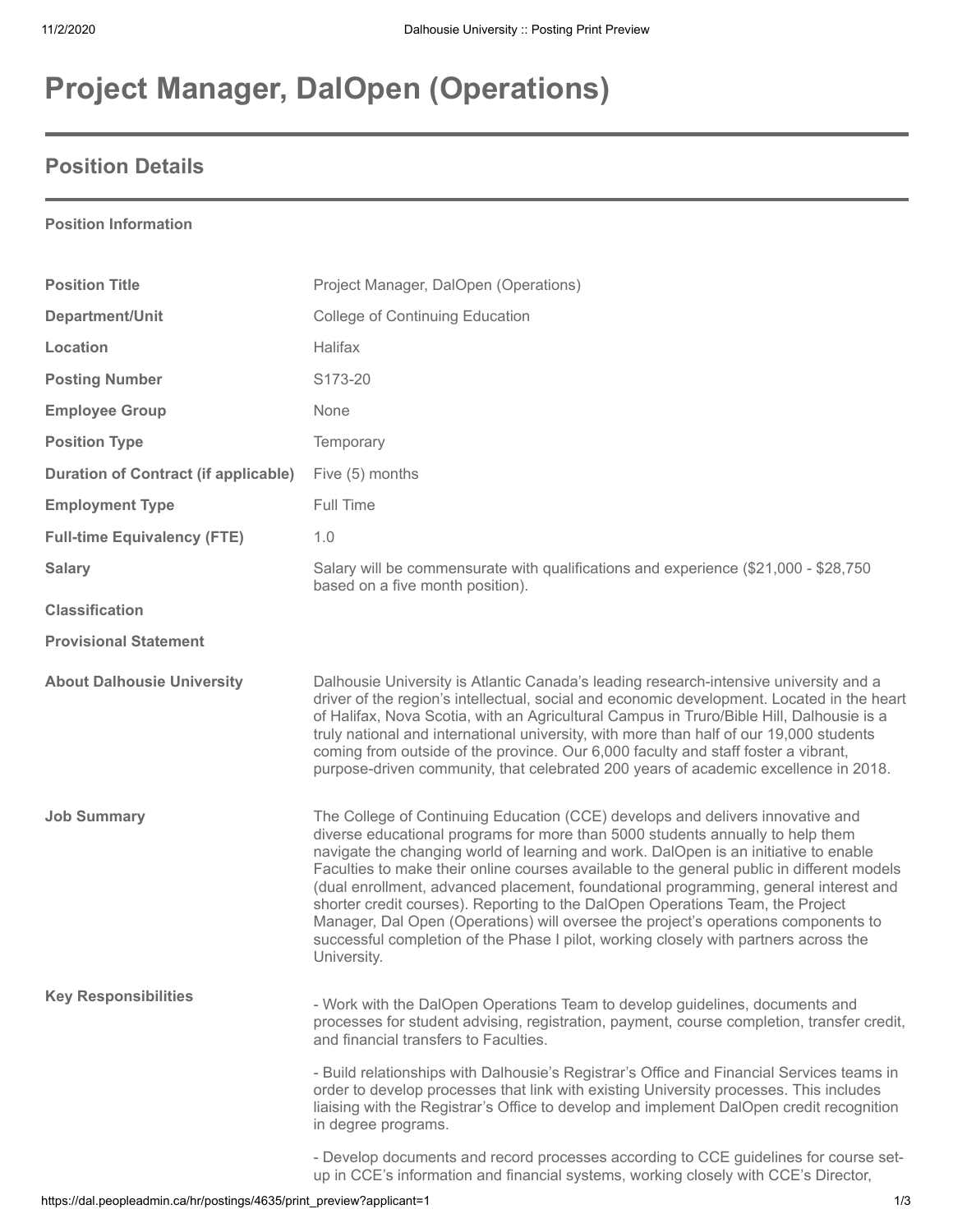| 11/2/2020                                                | Dalhousie University :: Posting Print Preview                                                                                                                                                                                                                                                                                                                                                                                                                                                                                                                                                                                                                                                                                                                                                                                                                                               |
|----------------------------------------------------------|---------------------------------------------------------------------------------------------------------------------------------------------------------------------------------------------------------------------------------------------------------------------------------------------------------------------------------------------------------------------------------------------------------------------------------------------------------------------------------------------------------------------------------------------------------------------------------------------------------------------------------------------------------------------------------------------------------------------------------------------------------------------------------------------------------------------------------------------------------------------------------------------|
|                                                          | Information Management and Finance Director and Analyst to execute this set-up.                                                                                                                                                                                                                                                                                                                                                                                                                                                                                                                                                                                                                                                                                                                                                                                                             |
|                                                          | - Train CCE staff on the processes as well as applicable University policies and<br>procedures as required.                                                                                                                                                                                                                                                                                                                                                                                                                                                                                                                                                                                                                                                                                                                                                                                 |
| <b>Note</b>                                              |                                                                                                                                                                                                                                                                                                                                                                                                                                                                                                                                                                                                                                                                                                                                                                                                                                                                                             |
| Qualifications                                           | Undergraduate degree in relevant field with approximately five years' progressive related<br>experience (or equivalent combination of training and experience). Previous experience<br>in working in a student services/university registrar environment and/or knowledge of<br>credit programming/undergraduate advising will be considered a strong asset. Additional<br>assets include previous experience in project management, process improvement,<br>education information systems, and/or financial management. Solid interpersonal and<br>communication (written and verbal) skills, including public speaking and presenting<br>skills, required. Must have demonstrated initiative, attention to detail, and strong<br>organizational skills. Must be comfortable using and learning new technology and<br>systems with a demonstrated interest in educational and work trends. |
| <b>Job Competencies</b>                                  |                                                                                                                                                                                                                                                                                                                                                                                                                                                                                                                                                                                                                                                                                                                                                                                                                                                                                             |
| <b>Additional Information</b>                            |                                                                                                                                                                                                                                                                                                                                                                                                                                                                                                                                                                                                                                                                                                                                                                                                                                                                                             |
| <b>Application Consideration</b>                         | Applications from university employees and external candidates are given concurrent<br>consideration. Among short listed candidates, university employees will be given special<br>consideration.                                                                                                                                                                                                                                                                                                                                                                                                                                                                                                                                                                                                                                                                                           |
|                                                          | We thank all applicants for their interest, however, only candidates selected for an<br>interview will be contacted.                                                                                                                                                                                                                                                                                                                                                                                                                                                                                                                                                                                                                                                                                                                                                                        |
| <b>Diversity Statement</b>                               | Dalhousie University is committed to fostering a collegial culture grounded in diversity<br>and inclusiveness. The university encourages applications from Indigenous persons,<br>persons with a disability, racially visible persons, women, persons of a minority sexual<br>orientation and/or gender identity, and all candidates who would contribute to the<br>diversity of our community. For more information, please visit<br>www.dal.ca/hiringfordiversity.                                                                                                                                                                                                                                                                                                                                                                                                                        |
| <b>Posting Detail Information</b>                        |                                                                                                                                                                                                                                                                                                                                                                                                                                                                                                                                                                                                                                                                                                                                                                                                                                                                                             |
| <b>Number of Vacancies</b>                               | One $(1)$                                                                                                                                                                                                                                                                                                                                                                                                                                                                                                                                                                                                                                                                                                                                                                                                                                                                                   |
| <b>Open Date</b>                                         | 11/02/2020                                                                                                                                                                                                                                                                                                                                                                                                                                                                                                                                                                                                                                                                                                                                                                                                                                                                                  |
| <b>Close Date</b>                                        | 11/12/2020                                                                                                                                                                                                                                                                                                                                                                                                                                                                                                                                                                                                                                                                                                                                                                                                                                                                                  |
| <b>Open Until Filled</b>                                 | No                                                                                                                                                                                                                                                                                                                                                                                                                                                                                                                                                                                                                                                                                                                                                                                                                                                                                          |
| <b>Special Instructions to Applicant</b>                 |                                                                                                                                                                                                                                                                                                                                                                                                                                                                                                                                                                                                                                                                                                                                                                                                                                                                                             |
| <b>Quick Link for Direct Access to</b><br><b>Posting</b> | http://dal.peopleadmin.ca/postings/4635                                                                                                                                                                                                                                                                                                                                                                                                                                                                                                                                                                                                                                                                                                                                                                                                                                                     |
|                                                          |                                                                                                                                                                                                                                                                                                                                                                                                                                                                                                                                                                                                                                                                                                                                                                                                                                                                                             |

## **Supplemental Questions**

Required fields are indicated with an asterisk (\*).

## **Documents Needed to Apply**